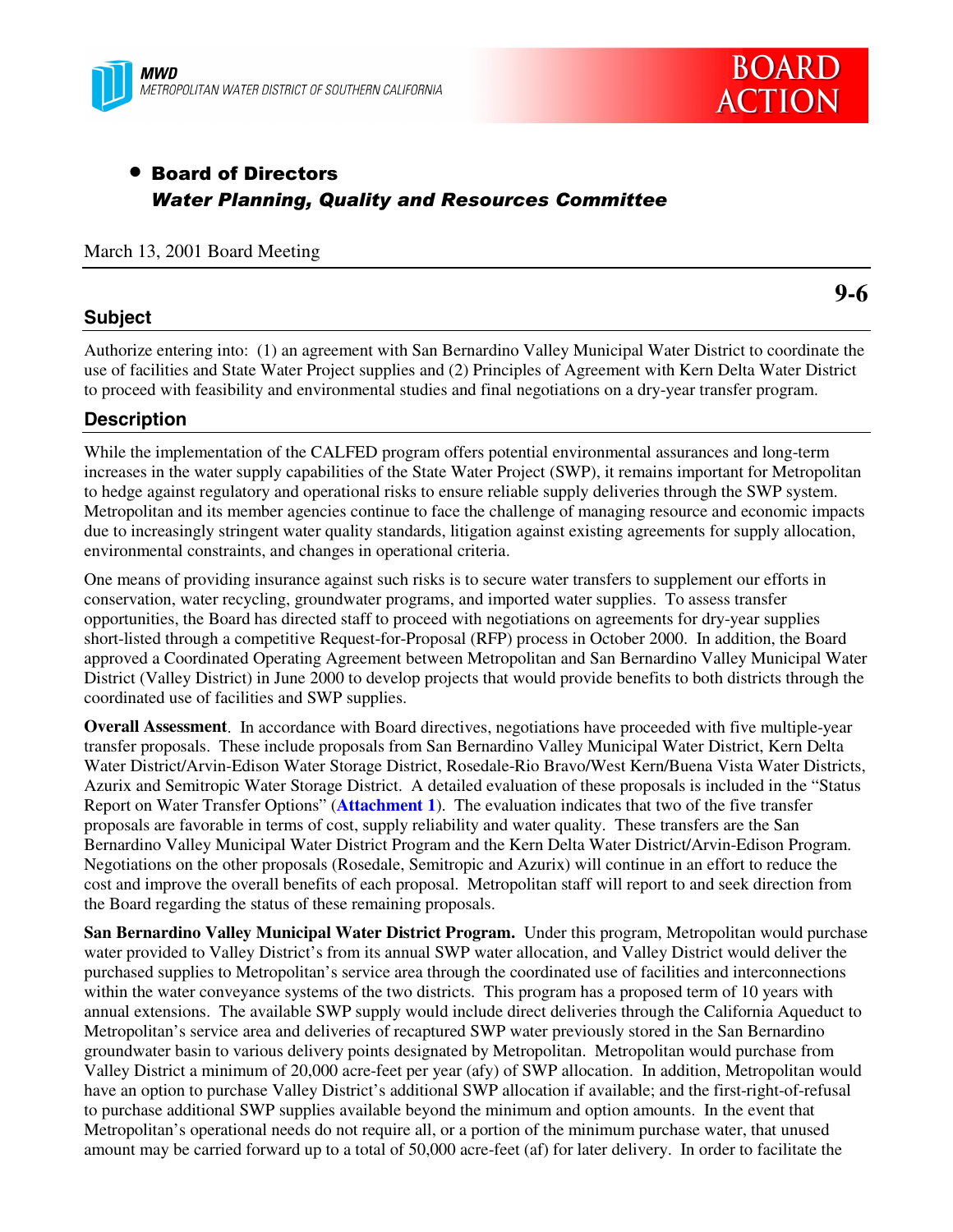transfer, the program also provides the coordinated use of facilities, including the Foothill Pipeline and Inland Feeder, to improve the conveyance capabilities for the delivery of SWP water to the service areas of both districts.

Metropolitan would pay to Valley District \$150 per acre-foot for purchases delivered to Metropolitan's service area under the minimum, option, and first-right-of-refusal provisions. Metropolitan's annual payment would be adjusted to reflect the change in the actual power costs of delivering SWP water. No up-front capital expenditure is required for this program. Based on the purchase price conditions, the Valley District Program is cost-effective and competitive with alternative supply options. Details of the payment terms and cost evaluations are discussed in Attachment 1.

The program would provide the following benefits to Metropolitan: (1) supply reliability during hydrologic and regulatory droughts, (2) facilitation of the initial fill of Diamond Valley Lake (DVL) and Colorado River storage programs, (3) additional replenishment water for system storage and groundwater basins, (4) opportunity to transfer water to Environmental Water Account to recover costs during years of non-use and gain environmental assurances for SWP deliveries, (5) improvements in conveyance capabilities through connections between the Foothill Pipeline, Inland Feeder, Santa Ana River and local pipelines, (6) cost-effective supply option, and (7) dismissal with prejudice of existing lawsuits between the two districts regarding water supplies.

The program would provide the following benefits to Valley District: (1) financial return on existing SWP entitlement to offset operational costs and finance system improvements, (2) improved cash flow from minimum purchase provision, (3) high groundwater mitigation, (4) emergency access to the Inland Feeder, if needed and (5) dismissal of existing law suits between the two districts regarding water supplies.

An agreement to implement this program has been completed for Board consideration. Valley District has approved and certified the Regional Water Facilities Master Plan Final Environmental Impact Report dated February 1, 2001 ("EIR"). Valley District is the Lead Agency for environmental review of this agreement and has determined that the EIR complies with CEQA requirements for this agreement. Metropolitan, as the responsible agency under CEQA for this agreement, must certify that it has reviewed and considered the information in the Valley District EIR and adopt Lead Agency's findings on the EIR. A copy of the EIR is available with the Executive Secretary.

**Kern Delta Water District/Arvin-Edison Water Storage District Program.** This program consists of a groundwater banking and exchange transaction for a proposed term of 25 years. Metropolitan would store its available SWP water in the groundwater basin underlying Kern Delta. Metropolitan would have a storage account of 250,000 af. During dry years, Kern Delta/Arvin-Edison would return up to 50,000 afy of water to Metropolitan, at Metropolitan's request. Water can be returned to Metropolitan through the following priorities: (1) an exchange of stored water for SWP water in the California Aqueduct, (2) an exchange of stored water for other local surface water deliverable to and into the California Aqueduct, and (3) the recovery of stored water and delivery into the California Aqueduct via existing or new Kern Delta facilities and third party facilities, such as the Arvin-Edison Canal and Cross Valley Canal. The return of local surface water that has good quality could potentially improve the water quality of deliveries through the California Aqueduct

The payment terms for this program are structured according to a cost-plus basis. Metropolitan would pay approximately \$105 per acre-foot to store ("put") the water and \$40 per acre-foot plus power costs to extract the supplies. Metropolitan would also pay actual operation, maintenance and power costs for the program facilities. This program does not require up-front capital expenditures by Metropolitan nor storage fee payments. Based on the payment terms, the Kern Delta/Arvin-Edison Program is cost-effective and competitive with alternative supply options. Details of the payment terms and cost evaluations are discussed in **Attachment 1**.

The program would provide the following benefits to Metropolitan: (1) supply reliability during hydrologic and regulatory droughts, (2) water quality improvement in deliveries through the California Aqueduct, (3) opportunity to transfer water to Environmental Water Account to recover costs and gain environmental assurances for SWP deliveries, and (4) cost-effective supply option.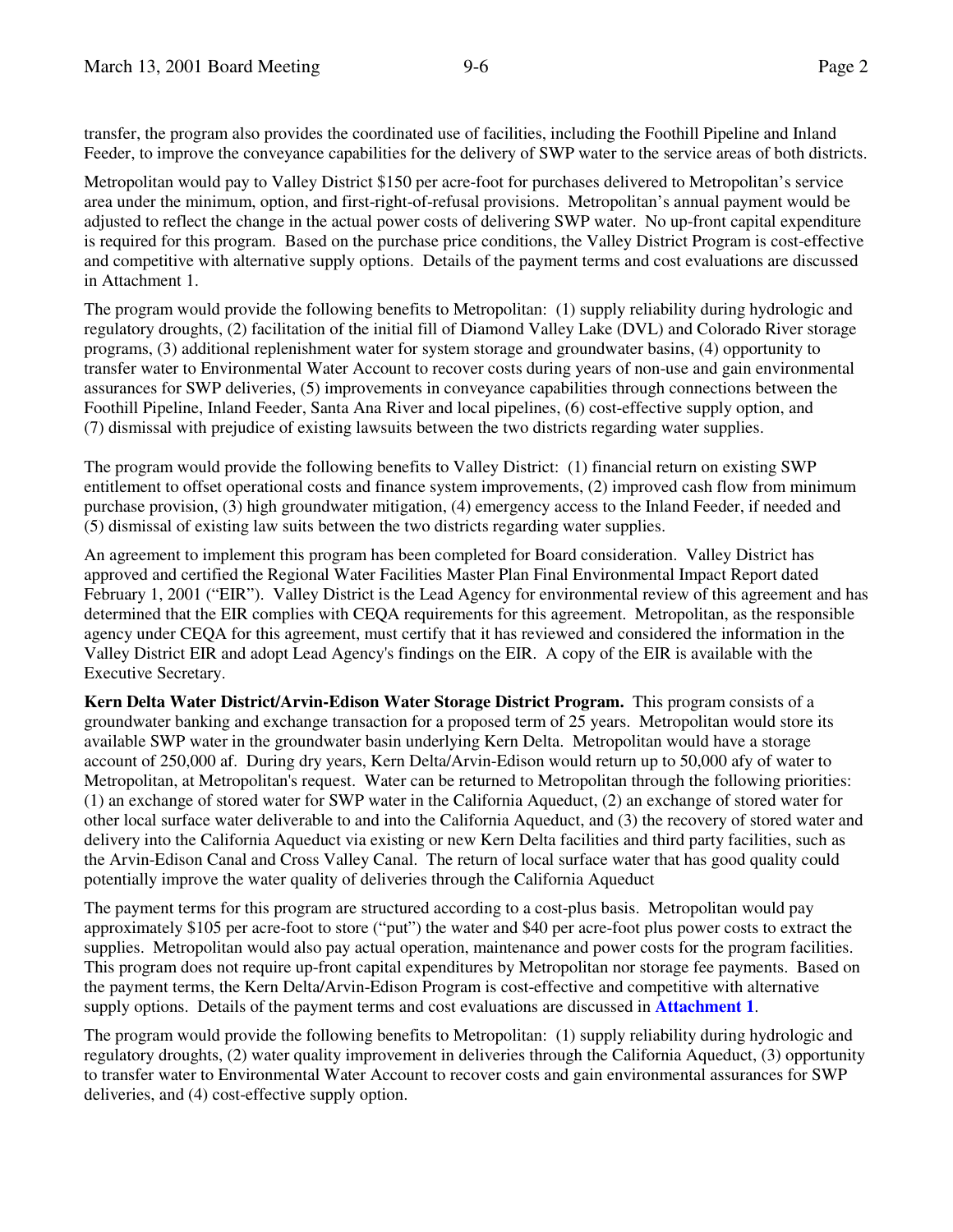The program would provide the following benefits to Kern Delta: (1) financial return to offset operational costs and finance system improvements, and (2) improvement in system operations through the coordinated use of new facilities.

Principles of Agreement have been prepared for Board consideration. Based on the Principles of Agreement, Kern Delta and Metropolitan would jointly prepare feasibility and environmental studies and continue negotiations of final agreement terms. The draft of the final agreement would be provided to the Board for consideration.

**Single-Year Transfers.** In further response to the RFP process, Metropolitan has received two proposals offering single-year water purchases of up to 35,000 af of SWP and Central Valley Project (CVP) supplies available in the spring and summer of 2001. These include proposals from San Luis Water District/Del Puerto Water District and Rosedale-Rio Bravo Water District. These proposals provide Metropolitan with the following opportunities: (1) to secure additional water supplies if dry hydrology and high demands continue; (2) to carryover these supplies in San Luis Reservoir for use in the following year; (3) to assist the CALFED Environmental Water Account program with additional supplies if Metropolitan so desires; and (4) to establish new partnerships with Central Valley agricultural interests and a working relationship with the U.S. Bureau of Reclamation on the coordination of SWP and CVP deliveries. In an effort to demonstrate our interest in proceeding with discussions on the specific payment and terms of agreement, letters of interest will be sent from the General Manager to the districts. Metropolitan staff will report to and seek direction from the Board regarding the status of the proposed transactions.

# **Policy**

The Board's water transfer policy as outlined in Metropolitan's Administrative Code Section 4203 indicating that Metropolitan will vigorously pursue the development of water transfers to meet its public water supply objectives in the future. The agreements also would implement one option that will help meet the future water quality needs of Metropolitan's service area as outlined in Metropolitan's March 1996 Integrated Resources Plan.

# **Board Options/Fiscal Impacts**

#### **Option #1**

Authorize the following: (1) To certify the Board has reviewed and considered the information contained in the Valley District's EIR and adopts the Lead Agency's findings, and authorizes entering into an agreement with the San Bernardino Valley Municipal Water District to coordinate the use of facilities and State Water Project supplies; and (2) to enter into a Principles of Agreement with the Kern Delta Water District, in form approved by the General Counsel, to proceed with feasibility and environmental studies and final negotiations on a dry-year supply program.

**Fiscal Impact**: \$3.2 million for FY 2001-02 (\$3 million is required for the minimum purchase of water under agreement with Valley District; \$200,000 is estimated as Metropolitan's share (50 percent) of the cost for feasibility and environmental studies for the Kern Delta program). The funds for FY 2001-02 are included in Metropolitan's current transfer fund. Annual expenditures of \$3 million with power cost adjustments are estimated over the 10-year term of the Valley District agreement for the minimum purchase of water. These funds would be included in Metropolitan's annual operating budget. These program expenditures would not result in any rate impacts.

# **Option #2**

Authorize either of the following: (1) To certify the Board has reviewed and considered the information contained in the Valley District's EIR and adopts the Lead Agency's findings, and authorizes entering into an agreement with the San Bernardino Valley Municipal Water District to coordinate the use of facilities and State Water Project supplies; or (2) to enter into a Principles of Agreement with the Kern Delta Water District, in form approved by the General Counsel, to proceed with feasibility and environmental studies and final negotiations on a dry-year supply program.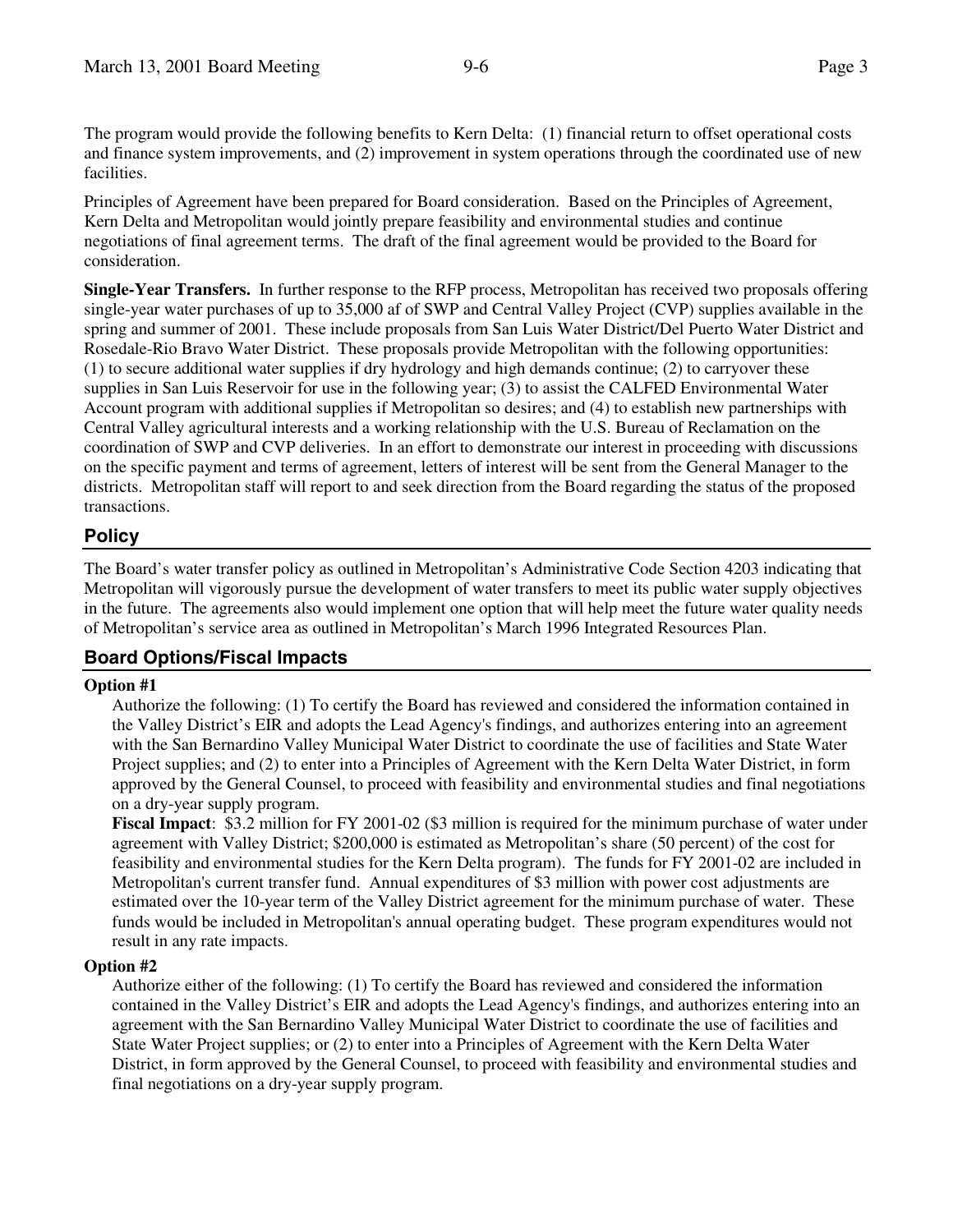**Fiscal Impact**: For the agreement with Valley District, \$3 million for FY 2001-02 and \$3 million with power cost adjustments paid annually over the 10-year term for the minimum purchase of water. For the Principles of Agreement with Kern Delta, \$200,000 is estimated for FY 2001-02 as Metropolitan's share (50 percent) of the cost of feasibility and environmental studies for the program. Funds required for either program in FY 2001-02 are budgeted in Metropolitan's current transfer fund. Funds required beyond FY 2001-02 would be included in Metropolitan's annual operating budget. These program expenditures would not result in any rate impacts.

#### **Option #3**

Take no action. **Fiscal Impact:** None

#### **Staff Recommendation**

Option #1.

C. Man 3/5/2001 *Debra C. Man Date Executive Assistant to the General Manager* 3/5/2001 SM **General Manager** Date

**Attachment 1**

BLA #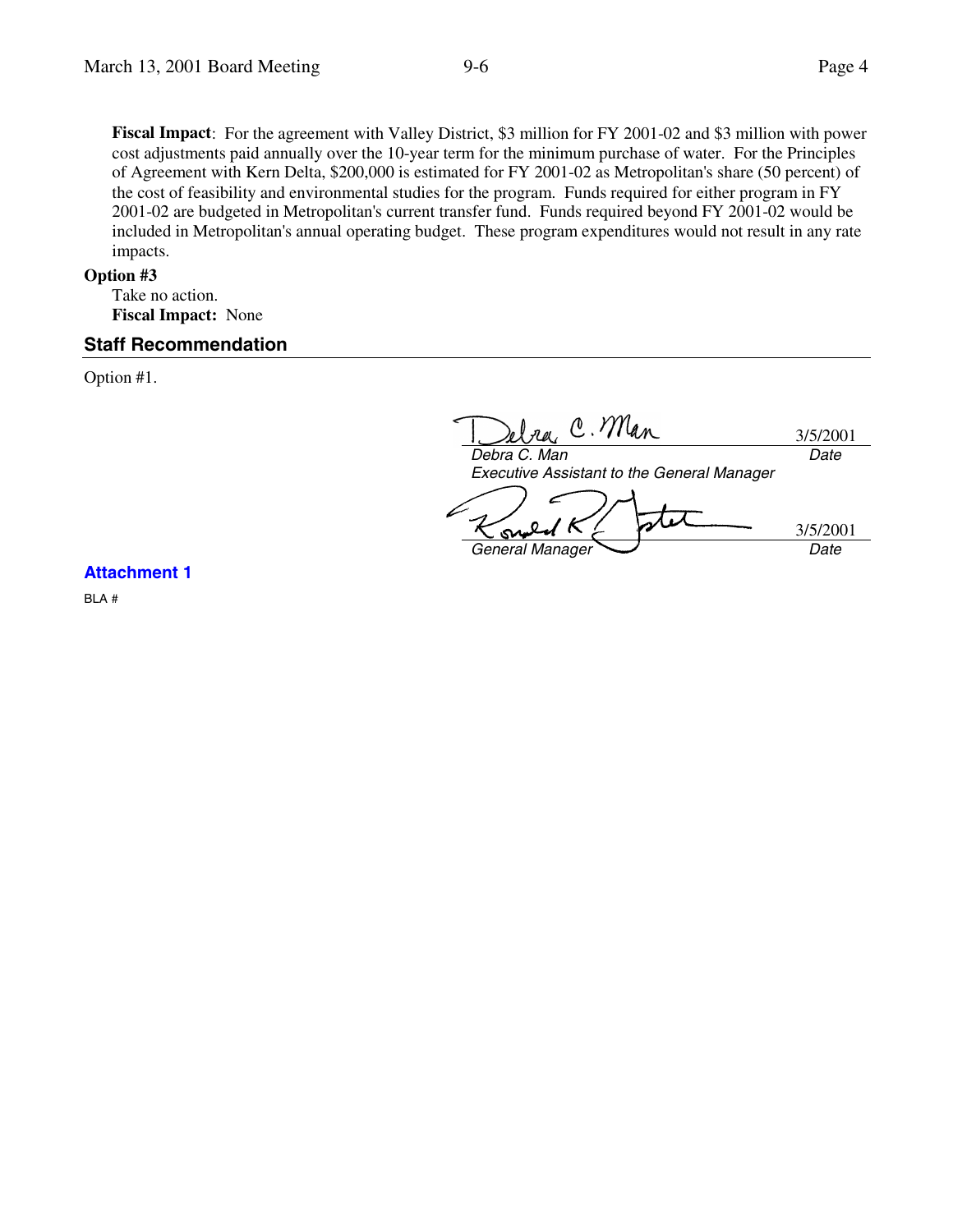# **Status Report on Water Transfer Options**

*March 3, 2001*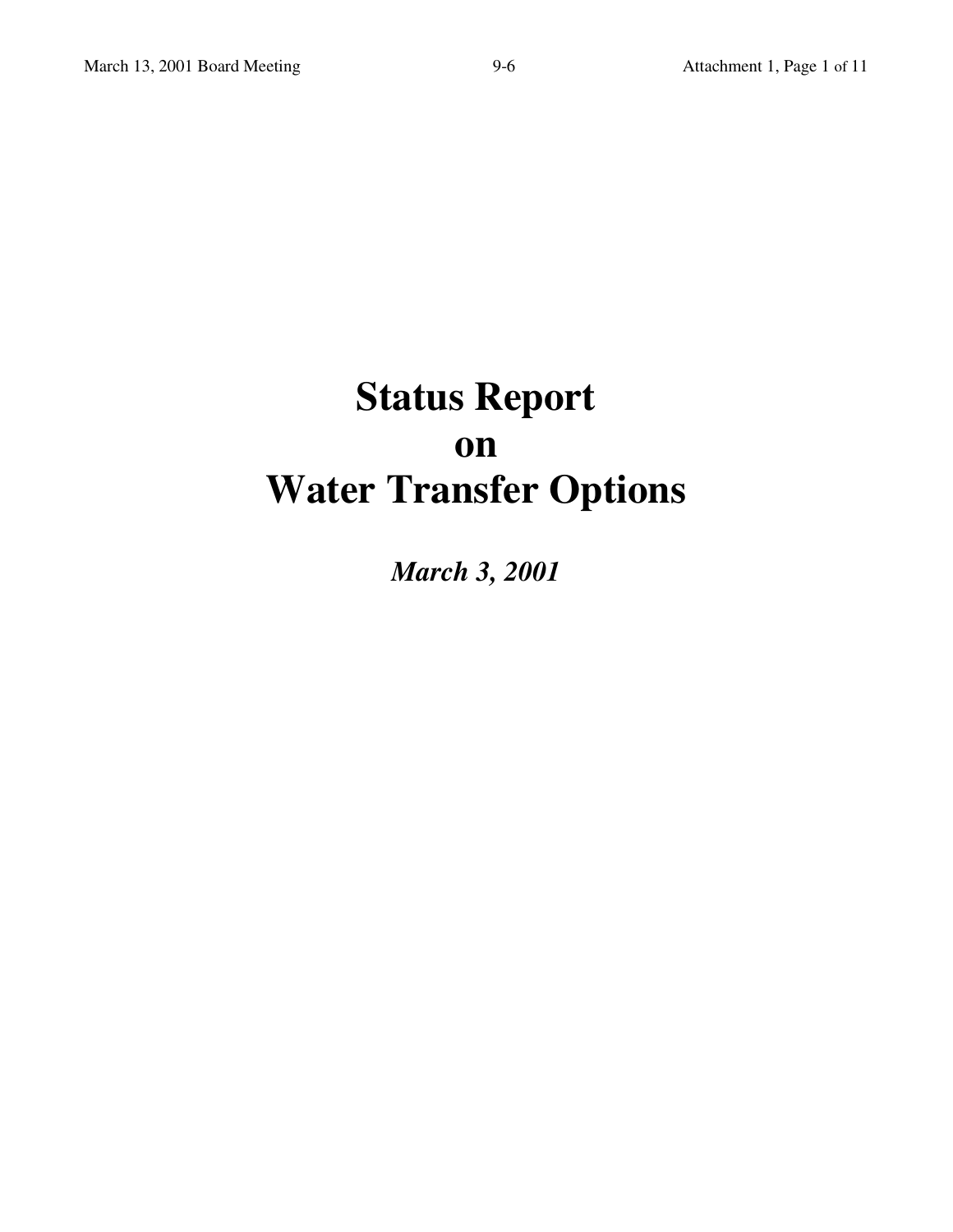# **Status Report on Water Transfer Options**

The following is a status report on dry-year transfer options available to Metropolitan. Through our continued efforts to develop resources for the region, opportunities to secure water transfers over multiple-year terms and on a single-year basis for 2001 have been identified. These opportunities confirm that water supplies are available to be transferred for beneficial uses by interested parties in California.

# **Background**

While the implementation of the CALFED program offers potential environmental assurances and long-term increases in the water supply capabilities of the State Water Project (SWP), it remains important for Metropolitan to hedge against regulatory and operational risks to reliable supply deliveries through the California Aqueduct. The region has diligently planned and developed water supplies to maintain reliability even in a repeat of the worst droughts that have occurred in the past 77 years of hydrologic record. However, Metropolitan and the member agencies are faced today with resource and economic impacts due to the future promulgation of increasingly stringent water quality standards, litigation on existing agreements for supply allocations, environmental constraints, and changes in operational criteria. These regulatory and operational uncertainties are many times unanticipated developments and not easily quantifiable. However, uncertainties of this nature have occurred throughout the history of California's resources development. It is expected that they will continue in the future. A major challenge in the water industry is to determine the appropriate measures of insurance to safeguard against these uncertainties to ensure supply reliability.

One way of providing supply insurance against such risks is to secure water transfers to supplement our efforts in conservation, water recycling, groundwater programs, and imported water deliveries on a cost-effective basis. In order to assess transfer opportunities, the Board has directed staff to proceed with negotiations on preliminary agreements for supply programs that have been shortlisted through a competitive Request-for-Proposal (RFP) process in October 2000. In addition, the Board approved the Coordinated Operating Agreement between Metropolitan and San Bernardino Valley Municipal Water District (Valley District) in June 2000 to develop projects that would provide benefits to both districts through the coordinated use of facilities and SWP supplies.

# **Multiple-Year Transfer Proposals**

In accordance with these Board directives, Metropolitan staff has proceeded to negotiate preliminary agreements for five water transfer programs and to determine the opportunities to secure transfers in a competitive process. These programs collectively represent opportunities to secure dry-year supplies of 210,000 to 290,000 acre-feet (af) and annual firm supplies of 40,000 af over the next 10 - 25 years. Negotiations have proceeded simultaneously such that a report on the status of all programs can be presented to the Board at the same time. This status report can provide the Board a basis to compare the competitiveness of the individual programs, as well as, to assess the level of reliability insurance that the programs can provide collectively. The programs are summarized below and their locations are shown in Figure 1: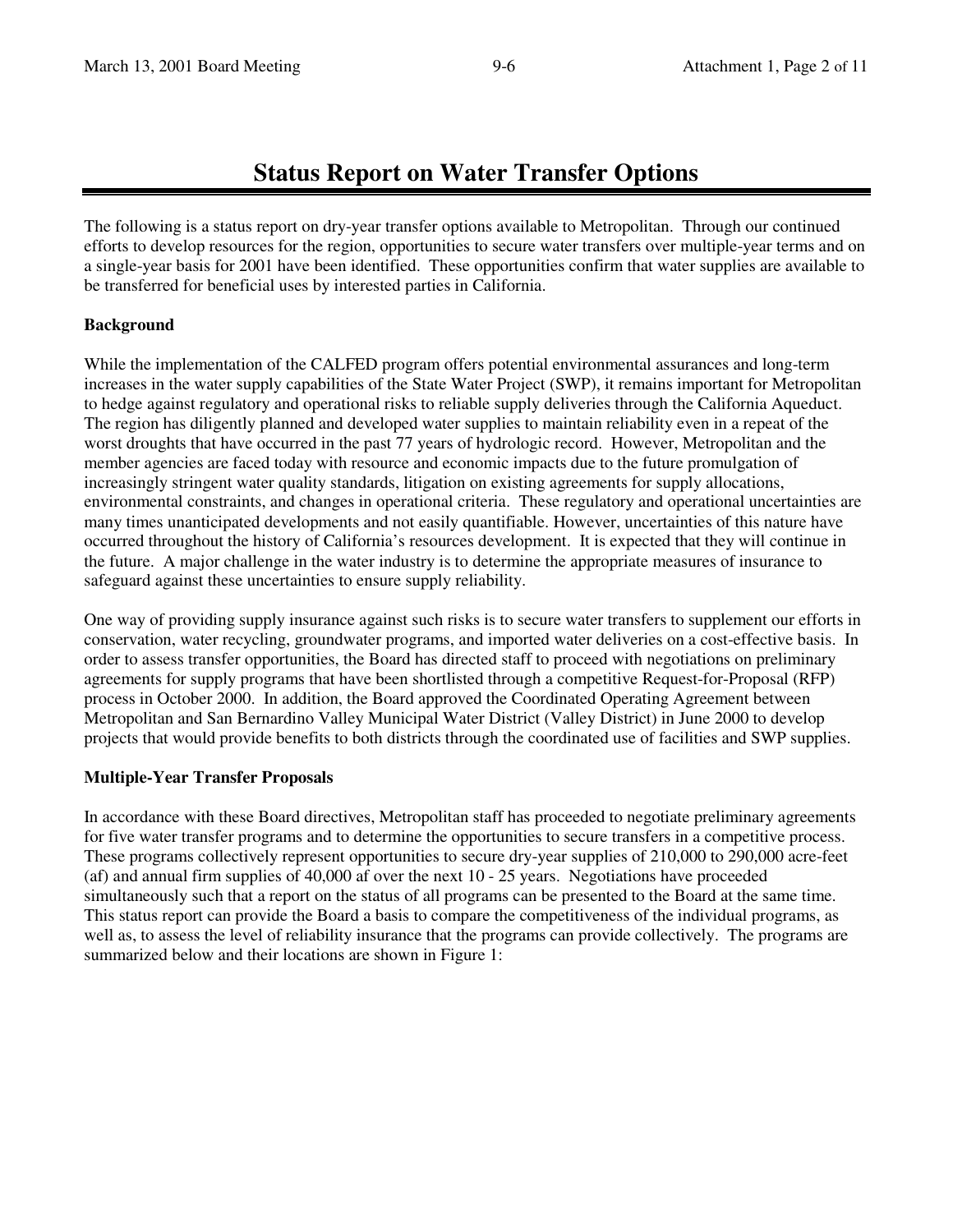| <b>PROPOSED PROGRAM</b>                                            | <b>STATUS OF</b><br><b>NEGOTIATIONS</b>                      | <b>TYPE OF</b><br><b>TRANSACTION</b>                                         | <b>TERM</b>                        | <b>ESTIMATED</b><br><b>YIELD</b>    |  |
|--------------------------------------------------------------------|--------------------------------------------------------------|------------------------------------------------------------------------------|------------------------------------|-------------------------------------|--|
| San Bernardino Valley<br>Municipal Water<br><b>District</b>        | Completed<br>negotiation of draft<br>Principles<br>Agreement | New water supply/<br>Coordinated use of<br>existing conveyance<br>facilities | 10 years<br>w/annual<br>extensions | 20,000 to 50,000<br>afy in any year |  |
| Kern Delta Water<br>District/Arvin Edison<br><b>Water District</b> | Completed draft<br>Principles of<br>Agreement                | <b>Bank surplus SWP</b><br>water                                             | 25 years                           | 50,000 afy<br>in dry years          |  |
| Azurix                                                             | Received initial<br>proposal;<br>Discussions ongoing         | <b>Bank surplus SWP</b><br>water                                             | 30 years                           | $100,000$ afy<br>in dry years       |  |
| Semitropic Water<br><b>Storage District</b>                        | Negotiating draft<br>Principles of<br>Agreement.             | Enhanced recovery of<br>banked surplus SWP<br>water                          | $30+$ years<br>(extends to 2035)   | 70,000 afy<br>in dry year           |  |
| Rosedale-Rio Bravo/<br>Buena Vista/<br>West Kern WD                | Received initial<br>proposal.                                | New water supply                                                             | 10 years                           | 20,000 afy<br>every year            |  |
| <b>TOTAL</b>                                                       |                                                              | 210,000 to 290,000 afy in dry years                                          |                                    |                                     |  |
|                                                                    | 40,000 afy annually                                          |                                                                              |                                    |                                     |  |

**TABLE 1 MULTIPLE-YEAR TRANSFER PROPOSALS**

#### San Bernardino Valley Municipal Water District Program

*Proponent*: San Bernardino Valley Municipal Water District (Valley District) is a public agency with boundaries including areas in both San Bernardino and Riverside counties. Valley District has the authority to secure supplemental water supplies and is a State Water Contractor with an entitlement of 102,600 afy.

*Status of Negotiations*: Negotiations and preparation of the draft Agreement between Metropolitan and Valley District have been completed for consideration by the respective Boards.

*Program Description*: Under this program, Metropolitan would purchase a portion of Valley District's annual available SWP water supply (not entitlement) and Valley District would deliver that purchased water to Metropolitan's service area through the coordinated use of facilities and interconnections within the water conveyance systems of the two districts. This project has a proposed term of 10 years with annual extensions. The available SWP supply would include direct deliveries through the California Aqueduct to Metropolitan's service area at locations requested by Metropolitan and deliveries of recaptured SWP water previously stored in Valley District's groundwater basin. Metropolitan would purchase water from Valley District in three ways: (1) minimum annual purchase of 20,000 afy of SWP, (2) option to purchase additional SWP water, and (3) first-right-of-refusal to purchase SWP available beyond the minimum and option amounts. In the event that Metropolitan's operational needs do not require all, or a portion, of the minimum purchase water, that unused amount may be carried forward up to a total of 50,000 af for later delivery. Beyond Metropolitan's purchases under minimum, option, and first-right-or-refusal provisions, Valley District can sell excess SWP water to parties that serve demands outside of Metropolitan's service area, consistent with Metropolitan's SWP contract.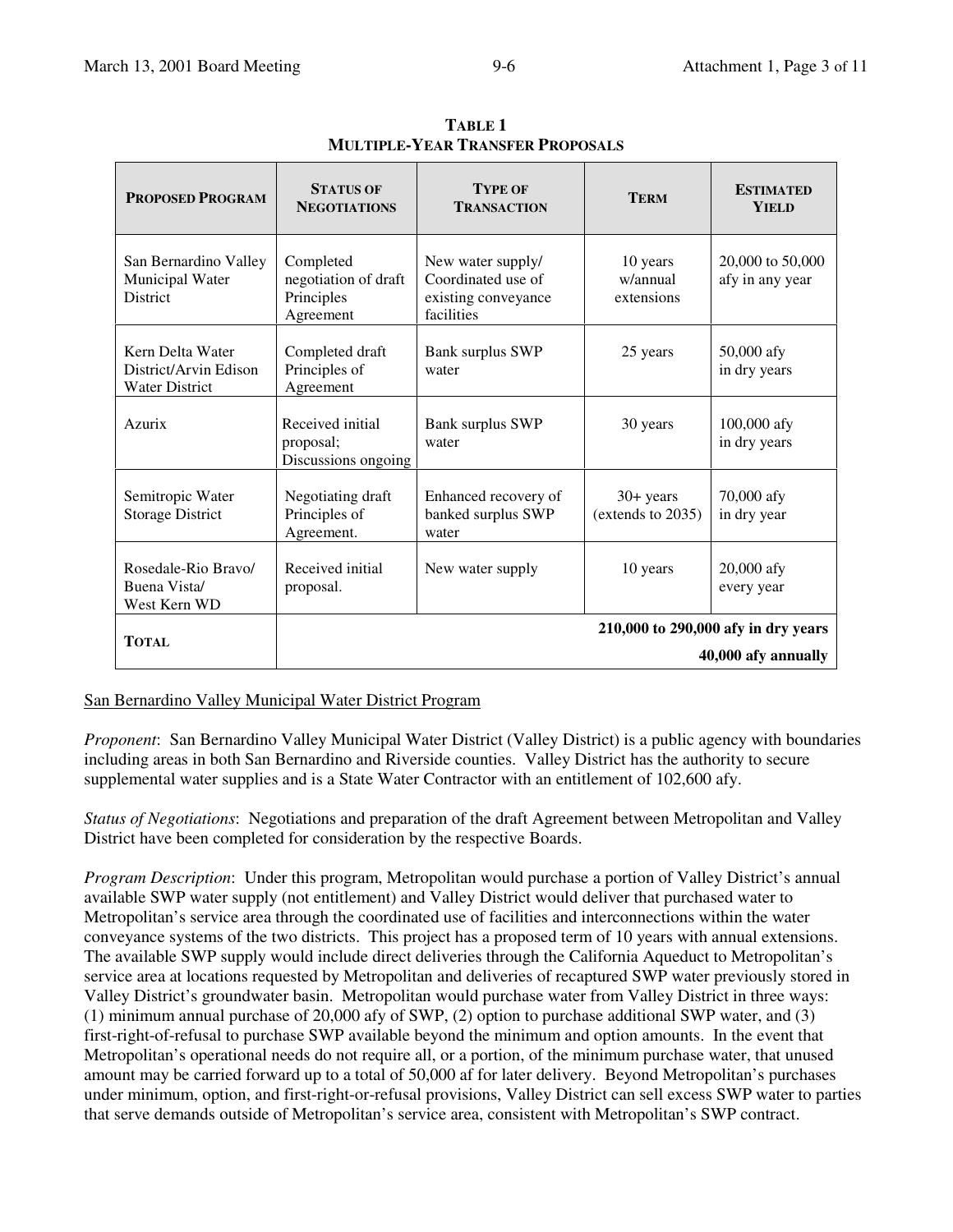*Payments:* Metropolitan would pay to Valley District \$150 per acre-foot for purchases delivered to Metropolitan's service area under the minimum, option, and first-right-of-refusal provisions. Metropolitan's annual payment would be adjusted to reflect the change in the actual power costs of delivering SWP incurred in the base year, calendar year 1999, and the actual power costs of delivering SWP water incurred in the year the water is delivered. In calendar year 1999, \$55 per acre-foot is the estimated cost of power, which is approximately one-third of the purchase price of \$150 per acre-foot. One fifth of the total change in power costs would be added or deducted to the charges for the year of delivery and each of the succeeding years. In this manner, the two districts would be protected from risks of extreme decreases or increases in power costs. No up-front capital expenditure is required for this program.

*Program Benefits to Metropolitan*: The proposed program would provide the following benefits to Metropolitan.

- Supply Reliability The program provides additional supplies to insure against droughts and regulatory/operational uncertainties in the SWP system. These supplies are available as early as spring 2001.
- Cost-Effective Supply Option The purchase price is competitive with alternative supply options.
- Water Quality Assurances Valley District would ensure that the quality of purchased SWP water to Metropolitan would not degrade the water conveyed from the Devil Canyon Power Plant Afterbay through the Foothill Pipeline to the designated delivery points. As a result, the quality of delivered water would be consistent with the Board's adopted policy governing the quality of new sources of water introduced into conveyance facilities.
- Initial Fill of Diamond Valley Lake (DVL) and Colorado River Storage Programs The program provides additional supplies that would facilitate the initial fill of DVL, groundwater conjunctive use programs, and the Colorado River storage programs within an early time frame even under drought conditions.
- Replenishment Supplies The program ensures additional replenishment supplies for system storage and groundwater basins.
- Environmental Water Account (EWA) Metropolitan has the opportunity to transfer the agreement water to the Department of Water Resources (DWR) as additional EWA water for fish, in return for assurances that CVP exports will not be reduced, beyond existing regulatory levels, over the next several years. It is expected that sales to DWR would be at cost and would occur in normal and wet years when supplies are not needed and allow Metropolitan to recover its supply costs.
- Improved Conveyance Capabilities The program improves conveyance capabilities to move SWP water from Devil Canyon to both service areas through system interconnections between the Foothill Feeder, Inland Feeder, the Santa Ana River, its tributaries, local pipelines, or canals.
- Dismissal of Existing Lawsuits The agreement provides for the dismissal of all existing lawsuits between Valley District and Metropolitan regarding water supplies. However, dismissal of the lawsuits will require approval from DWR resources. It is anticipated that DWR's approval will be forthcoming.

*Program Benefits to Valley District:* The proposed program would also provide the following benefits to Valley District.

- Financial Return on Existing SWP Entitlement Valley District has not used more than 20 percent of its SWP entitlement and pays the fixed costs for its full entitlement. The sale of its unused SWP water provides revenue to offset SWP payment or to finance master plan improvements and groundwater conjunctive use facilities that would benefit San Bernardino Valley and Metropolitan.
- Improved Cash Flow The revenue from Metropolitan's minimum purchase of SWP water provides an assured cash flow to finance system improvements and groundwater conjunctive use facilities.
- High Groundwater Mitigation The program enhances the ability of Valley District to manage the replenishment and withdrawal of SWP in order to alleviate high groundwater impacts.
- Improved Conveyance Capabilities The program improves conveyance capabilities through the coordinated use of the Foothill Feeder and the Santa Ana River crossing of the Inland Feeder.
- Dismissal of existing law suits. The agreement allows the dismissal of all existing lawsuits between Valley District and Metropolitan regarding water supplies.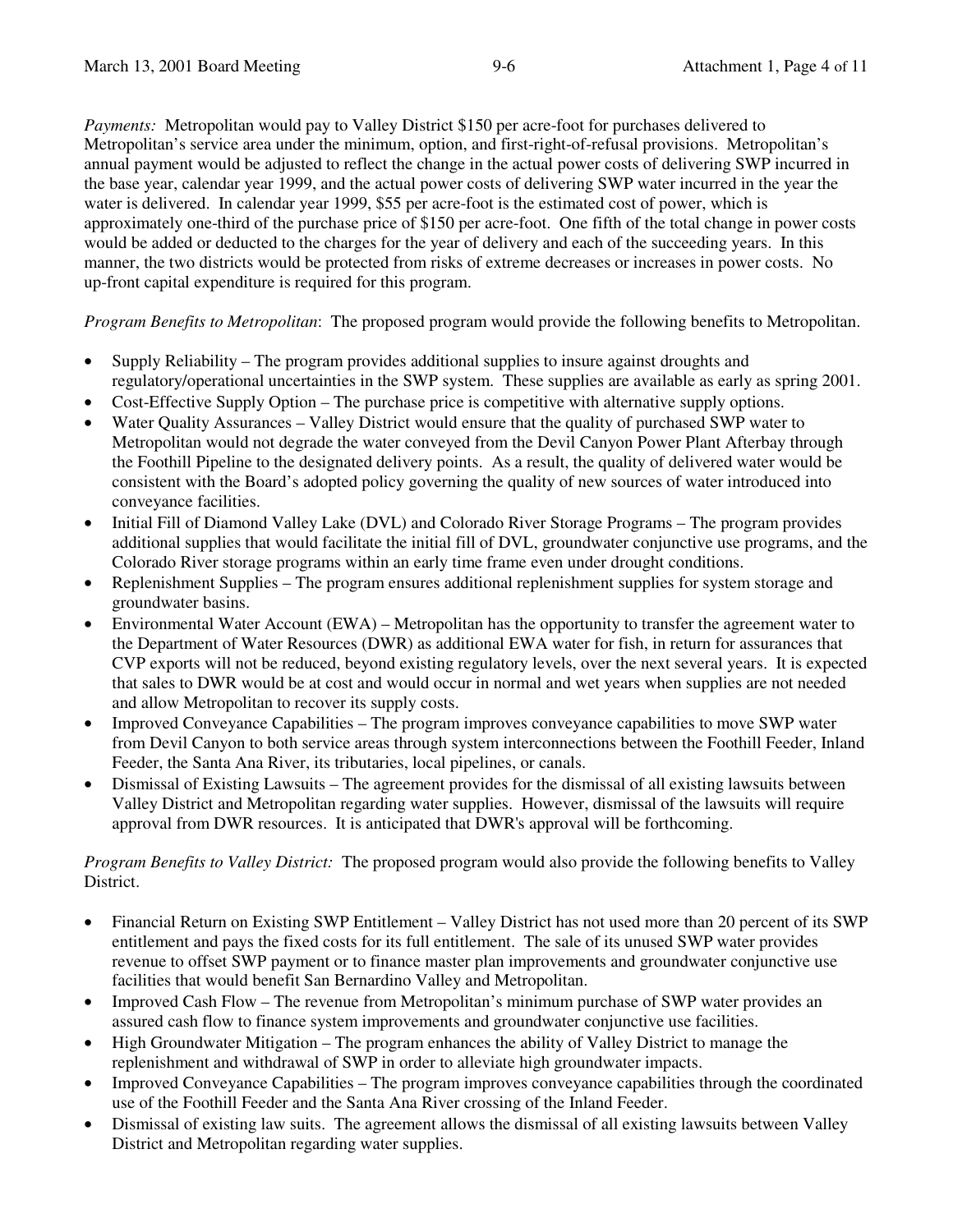#### Kern Delta Water District and Arvin-Edison Water Storage District Program

*Proponents:* Kern Delta Water District (Kern Delta) and Arvin-Edison Water Storage District (Arvin-Edison) are both public agencies located in Kern County. Kern Delta has pre-1914 water rights, under which it is entitled to annually divert up to 180,000 af of Kern River water. In addition, Kern Delta also contracts with the Kern County Water Agency and is entitled to 25,500 af of SWP supplies and has an agreement for water under the Friant-Kern system.

*Status of Negotiations:* Negotiations and preparation of the draft Principles of Agreement between Metropolitan and Kern Delta/Arvin-Edison have been completed for consideration by the respective Boards.

*Program Description:* This project is a groundwater banking and exchange transaction for a proposed term of 25 years. Metropolitan would store its available SWP water in the groundwater basin underlying Kern Delta and Arvin-Edison. Metropolitan would have a storage account of 250,000 af. During dry years, Kern Delta and Arvin-Edison would return up to 50,000 afy of the water in the storage account to Metropolitan, at Metropolitan's request. Water can be returned to Metropolitan in three ways, prioritized in the following order: (1) an exchange of stored water for SWP water in the California Aqueduct, (2) an exchange of stored water for other local surface water deliverable to and into the California Aqueduct, and (3) the recovery of stored water and delivery into the California Aqueduct via existing or new Kern Delta facilities and third party facilities, such as the Arvin-Edison Canal and Cross Valley Canal.

*Payments:* The payment terms for Metropolitan include a "put" fee to place its SWP into groundwater storage, a "take" fee to return the water from storage, and the associated actual O&M and power costs. Metropolitan would pay approximately \$105 per af to put its available SWP into the groundwater storage account. This "put" fee is based on the anticipated costs to construct conveyance, extraction, and spreading facilities to provide 50,000 af of program yield in a dry year. In addition, Metropolitan would pay O&M and power costs to convey water to storage facilities. Metropolitan would then pay \$40 per af plus actual power costs to extract water from the account. This "take" fee is based on the anticipated O&M costs associated with returning the stored water to the California Aqueduct and reserve funds for contingency and mitigation requirements. Based on these payment terms, Metropolitan does not pay any up-front capital costs nor storage fees to hold water in the account.

*Program Benefits to Metropolitan:* The proposed program would provide the following benefits to Metropolitan.

- Supply Reliability The program provides additional supplies to insure against droughts and regulatory/operational uncertainties in the SWP system. These supplies are available after 2003.
- Water Quality Improvements A potential improvement in the quality of supplies delivered to Metropolitan could be gained as the local surface water is of high quality.
- Cost-Effective Supply Option The cost of this proposed banking program is competitive with the cost of existing banking programs with Arvin-Edison Water Storage District and Semitropic Water Storage District.
- Environmental Water Account (EWA) Metropolitan has the opportunity to transfer the agreement water to DWR, at cost, as additional EWA water for fish, in return for assurances that CVP exports will not be reduced, beyond existing regulatory levels, over the next several years. It is expected that sales to DWR would occur in normal and wet years when supplies are not needed and allow Metropolitan to recover its supply costs.

*Program Benefits to Kern Delta:* This proposed program would also provide the following benefits to Kern Delta.

- Financial return Metropolitan payments would offset Kern Delta's future operating costs.
- Coordinated use of new facilities When Metropolitan is not using the program facilities, Kern Delta can use those facilities to improve system operations.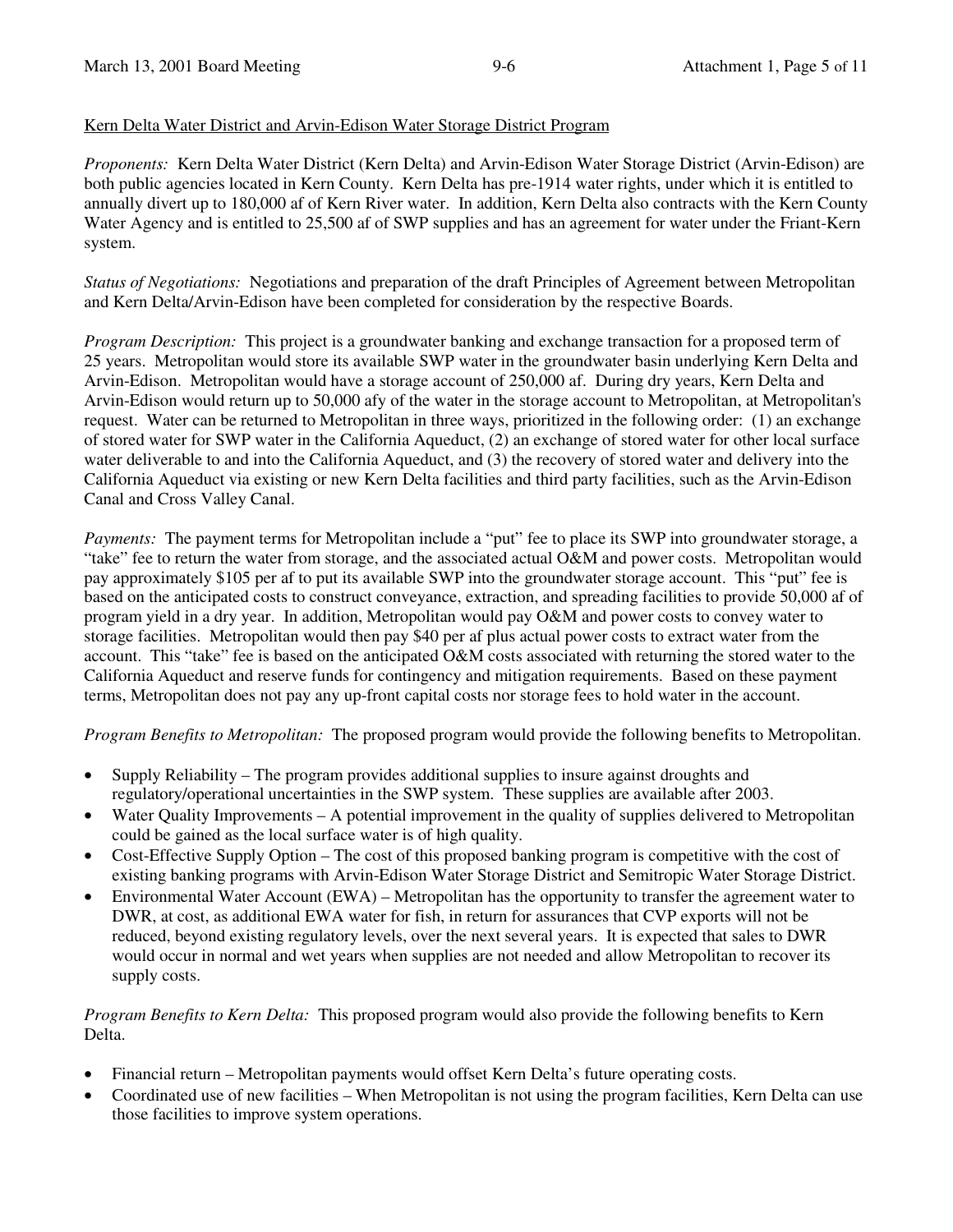# Azurix

*Proponent:* Azurix is subsidiary of Enron that focuses on water-related issues, such as providing water solutions to the industrial sector, supplying cities and municipalities with water, and providing water agencies with custommade services and tools.

*Status of Negotiations*: Azurix prepared an initial feasibility report, dated February 2001, on their proposed inlieu dry-year transfer project. Metropolitan is currently in discussions with Azurix on the proposal.

*Program Description:* Azurix's initial proposal envisioned in the RFP was to acquire a portfolio of new water supplies to meet Metropolitan's dry-year needs through a service-agreement approach. Azurix revised their proposal in their February 2001 Feasibility Report, and is now focusing on an in-lieu dry-year transfer project. Under this proposal, Azurix would take responsibility for implementing the specific transactions including environmental and regulatory review, design and construction of facilities, and the delivery of water to the California Aqueduct for Metropolitan's use.

The project would require Metropolitan to provide surplus SWP allocations to Azurix in wet-years for a dry-year supply of up to 100,000 acre-feet per year. The cumulative "put" of surplus supplies would be 900,000 acre-feet with a maximum take of 600,000 acre-feet over the 30-year contract. This would result in a "put to take" ratio of 1.5 to 1. The extraction capability of 100,000 acre-feet could be taken in consecutive years.

*Payments:* Azurix's proposal envisions Metropolitan paying the following costs: (1) all capital costs of construction of new wells and piping to enable delivery of groundwater to the California Aqueduct, and operation and maintenance (O&M) costs; (2) a 20 percent overhead on capital and O&M for Azurix's management and development of the project; and (3) an imbedded water banking (put) to extraction (take) ratio of 1.5 to 1. The total capital payments over the 30-year project are estimated to range from \$53 to \$78 million. Operation and maintenance costs are estimated at \$85 million over 30 years. The average dollar per acre-foot payment to Azurix based on combining the capital and O&M payments averages \$275 per acre-foot. This calculation does not consider inflation, discounting, debt service, energy costs, and the ability to utilize those supplies.

*Program Benefits to Metropolitan*: The proposed program would provide the following benefits to Metropolitan.

- Supply Reliability The program provides additional supplies to insure against droughts and regulatory/operational uncertainties in the SWP system. These supplies are available as early as spring 2005.
- Water Quality Assurances Azurix would ensure the quality of water delivered to Metropolitan at the California Aqueduct would meet all California Health Codes and pump-in requirements as defined by DWR.
- Environmental Water Account (EWA) Metropolitan has the opportunity to transfer the agreement water to DWR as additional EWA water for fish, in return for assurances that CVP exports will not be reduced, beyond existing regulatory levels, over the next several years. It is expected that sales to DWR would be at cost and would occur in normal and wet years when supplies are not needed and allow Metropolitan to recover its supply costs.

*Program Benefits to Azurix:* The proposed program would provide the following benefits to Azurix.

- Financial Return Azurix receives a percentage fee for the management and development of the project; and
- Local groundwater benefits

# Semitropic Water Storage District Project

*Proponent:* Semitropic Water Storage District (Semitropic) is a public agency with the authority to manage the groundwater basin beneath its service area generally located north and northwest of the City of Bakersfield, California.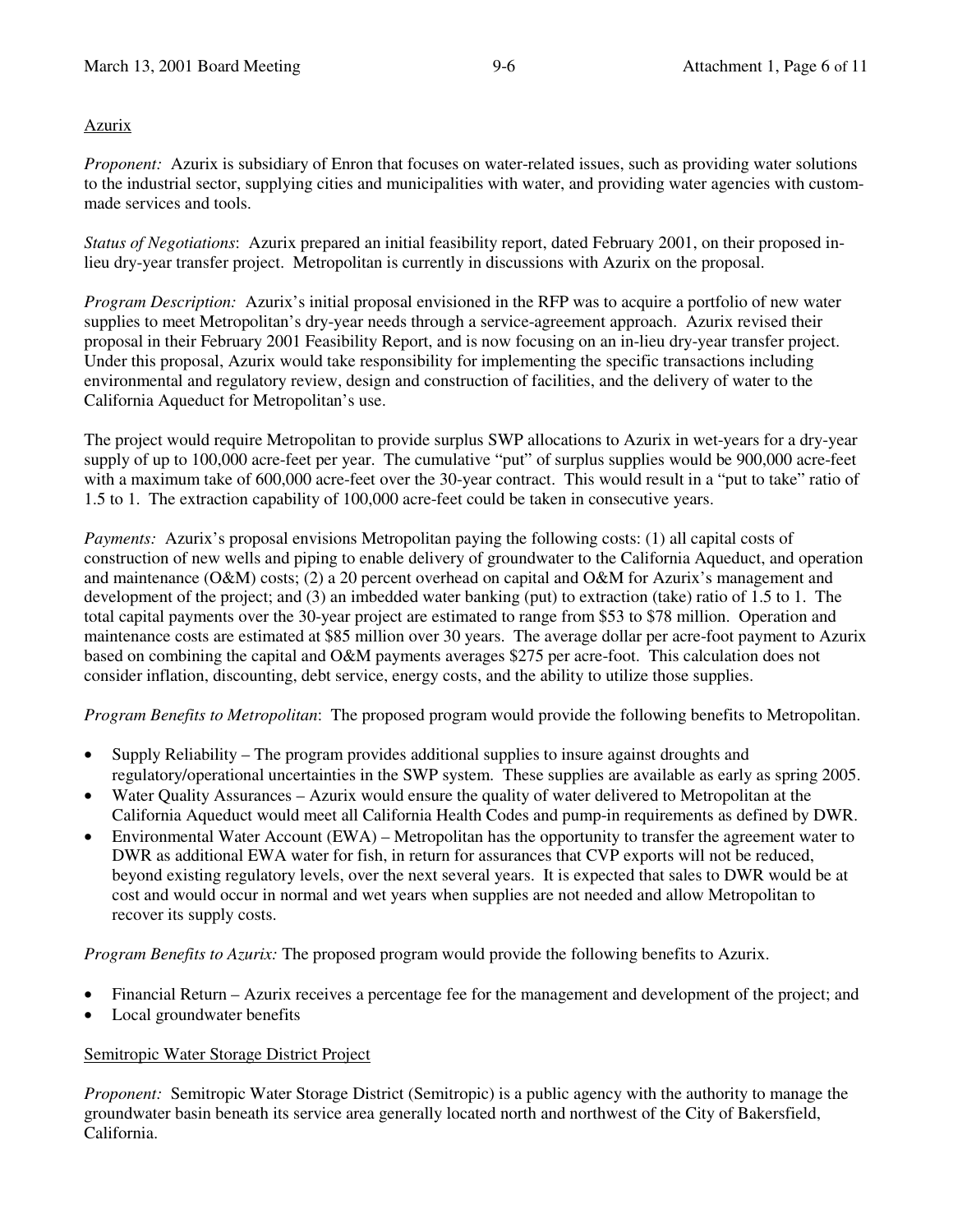*Status of Negotiations:* A draft Principles of Agreement has been prepared. Outstanding issues in the agreement must be negotiated. The primary outstanding issue is the responsibility and cost for water treatment to meet future water quality standards for contaminants, including arsenic and chromium-6.

*Program Description:* This project is an expansion of the existing Semitropic groundwater banking program. There are five banking partners in the existing program: Metropolitan, Santa Clara Water District, Alameda Water District, Zone 7, and Vidler Water Company. The existing program allows the banking partners to store water during wet periods and extract the stored water during dry periods. Currently, Metropolitan has stored 390,000 acre-feet in the Semitropc groundwater bank and has the capability to withdraw from its storage account in the amounts of 31,500 afy by basin extraction and up to 46,500 afy by entitlement exchange. This project increases the direct basin extraction capability of the existing Semitropic Groundwater Bank. Metropolitan's basin extraction capability would increase from its current 31,500 af to 101,500 af, a gain of 70,000 af.

*Payments:* The payment terms for Metropolitan and the other banking partners include debt service for the capital investments to construct the enhanced recovery facilities, a "take" fee to return the water from storage, and associated O&M and power costs. At its 35 percent share in the Semitropic Banking Program, Metropolitan would pay an annual debt service of \$2.5 million to finance \$36 million of capital investment. Metropolitan would continue to make "take" payments of \$40-\$50 per af for water returned from storage through the enhanced recovery capabilities.

*Program Benefits to Metropolitan:* The proposed program would provide the following benefits to Metropolitan.

- Supply Reliability The program provides additional dry-year yield from the existing banking program to insure against droughts and regulatory/operational uncertainties in the SWP system.
- Environmental Water Account (EWA) Metropolitan has the opportunity to transfer the agreement water to DWR at cost as additional EWA water for fish, in return for assurances that CVP exports will not be reduced, beyond existing regulatory levels, over the next several years. It is expected that sales to DWR would occur in normal and wet years when supplies are not needed and allow Metropolitan to recover its supply costs.

*Program Benefits to Semitropic:* This proposed program would also provide the following benefits to Semitropic.

- Financial return Metropolitan payments would offset Semitropic's future operating costs.
- Coordinated use of new facilities When facilities are not used by Metropolitan, Semitropic has access to facilities to improve system operations.

# Rosedale-Rio Bravo/Buena Vista/West Kern Program

*Proponents:* This program is jointly proposed by Rosedale-Rio Bravo Water Storage District (Rosedale-Rio Bravo), Buena Vista Water Storage District (Buena Vista) and West Kern Water District (West Kern). The three agencies have been associated via an ongoing and permanent water banking program since 1983.

- Rosedale-Rio Bravo is a member unit of the Kern County Water Agency with a contractual entitlement of 30,000 afy of SWP water. Rosedale-Rio Bravo has a contract with the City of Bakersfield for Kern River water and an agreement with the Central Valley Project (CVP) for 215 water from the Friant-Kern system. Currently, Rosedale-Rio Bravo has in excess of 300,000 af of SWP water and Friant Kern and Kern River flood water that is stored in the underlying groundwater basin and exportable.
- Buena Vista, an agricultural water supplier, is a member unit of Kern County Water Agency and has 21,300 afy of contractual entitlements to SWP water. Buena Vista also has pre-1914 Kern River water rights along with perpetual storage rights in Lake Isabella. Historically, this has provided more water than Buena Vista's annual consumptive needs. Currently, 600,000 af of Kern River water is banked in the groundwater basin.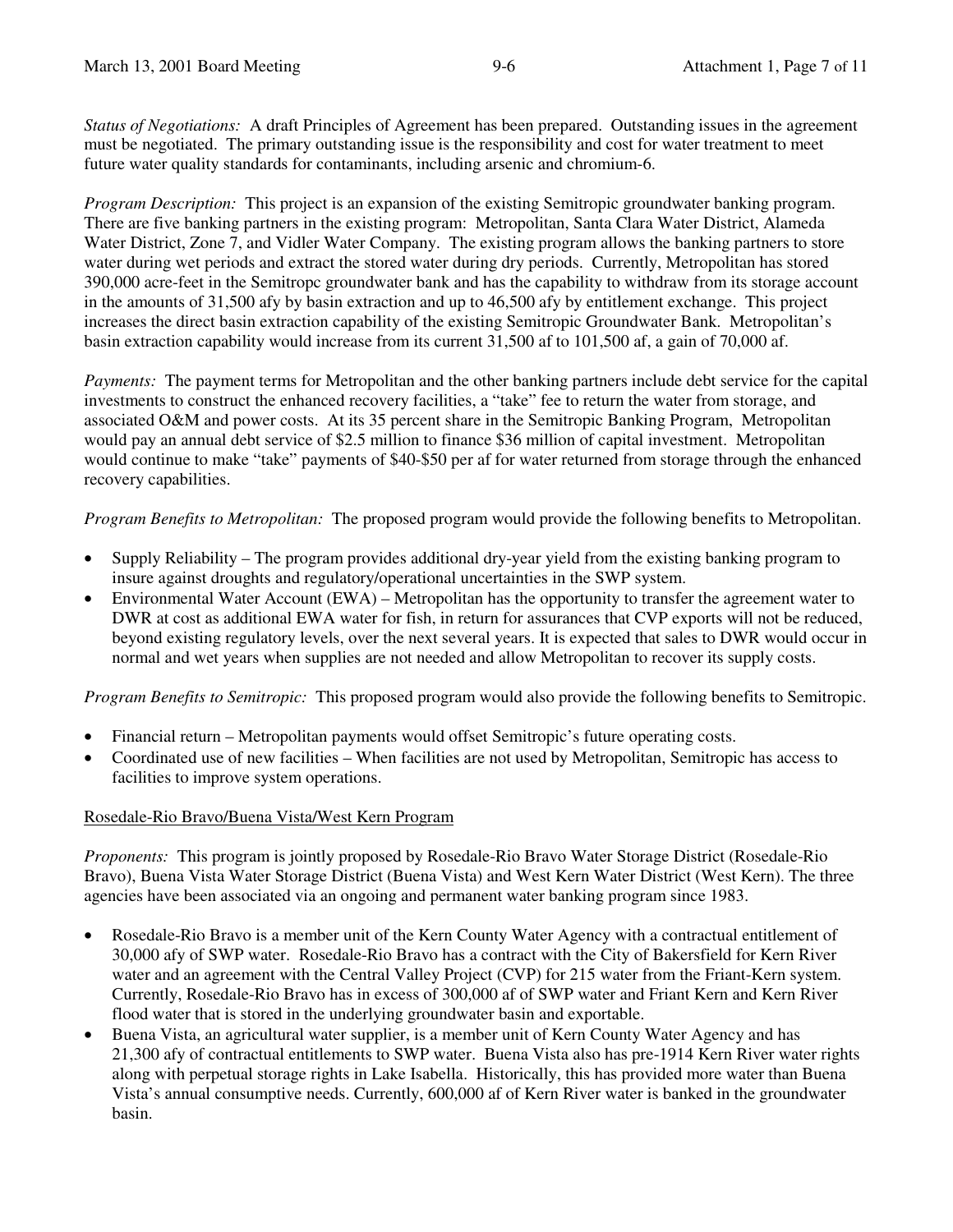• West Kern, an urban water supplier, is a member unit of the Kern County Water Agency and has contractual entitlements to SWP water. Over the years, West Kern has banked in excess of 230,000 af of their SWP water supply beyond their demands.

*Status of Negotiations:* The proponents have submitted an initial draft term sheet for the program. Metropolitan and the proponents are proceeding with negotiations.

*Program Description:* In an initial proposal, these agencies would sell and deliver to the California Aqueduct up to 20,000 af of water annually over a 10-year term, a total of 200,000 af. The water would be from the following sources: (1) SWP entitlement delivered at San Luis Reservoir, (2) SWP supplies that have been delivered and stored in the local groundwater basin, and/or (3) local groundwater that is deemed exportable. Negotiations with Rosedale Rio Bravo and these two agencies are still ongoing. Issues under discussion include the flexibility of the sellers to deliver to Metropolitan greater amounts of supply in dry years and less in wet years and the appropriate price for water transfers in dry, normal and wet years.

# *Payments:* Under discussion.

*Program Benefits to Metropolitan*: The proposed program would provide the following benefits to Metropolitan.

- Supply Reliability The program provides additional supplies to insure against droughts and regulatory/operational uncertainties in the SWP system. These supplies are available as early as Spring 2001.
- Initial Fill of DVL and Colorado River Storage Programs The program provides additional supplies that would facilitate the initial fill of DVL, groundwater conjunctive use programs, and the Colorado River storage programs within an early time frame even under drought conditions.
- Replenishment Supplies The program ensures additional replenishment supplies for system storage and groundwater basins.
- Environmental Water Account (EWA) Metropolitan has the opportunity to transfer the agreement water to DWR, at cost, as additional EWA water for fish, in return for assurances that CVP exports will not be reduced, beyond existing regulatory levels, over the next several years. It is expected that sales to DWR would occur in normal and wet years when supplies are not needed and allow Metropolitan to recover its supply costs.

*Program Benefits to Proponents:* The proposed program would also provide the following benefit to the proponents.

• Financial return on the proponents' unused supplies – The proponents have substantial amounts of water supplies that exceed their demands. This unused water consists of SWP entitlement, stored SWP water, and exportable local groundwater. The sale of unused supplies would provide revenue to offset SWP payments and future operating costs.

# **Single-Year Transfer Proposals for Year 2001**

In further response to the RFP process and to the recent DWR forecast of a 20 percent SWP allocation, Metropolitan has received two proposals offering single-year purchases of up to 35,000 af of water supplies in 2001. These supplies would be available in the spring and summer of this year. These proposals provide Metropolitan the opportunity to secure additional water supplies if dry hydrology and high demands continue; carryover these supplies in the San Luis Reservoir for use in the following year; establish new partnerships with additional Central Valley entities; and work with the Bureau to coordinate SWP and CVP deliveries. In order to secure these supplies, Metropolitan would need to indicate interest to purchase the water by March. Two proposals are summarized below and their specific terms and conditions are outlined in Attachments 5 and 6.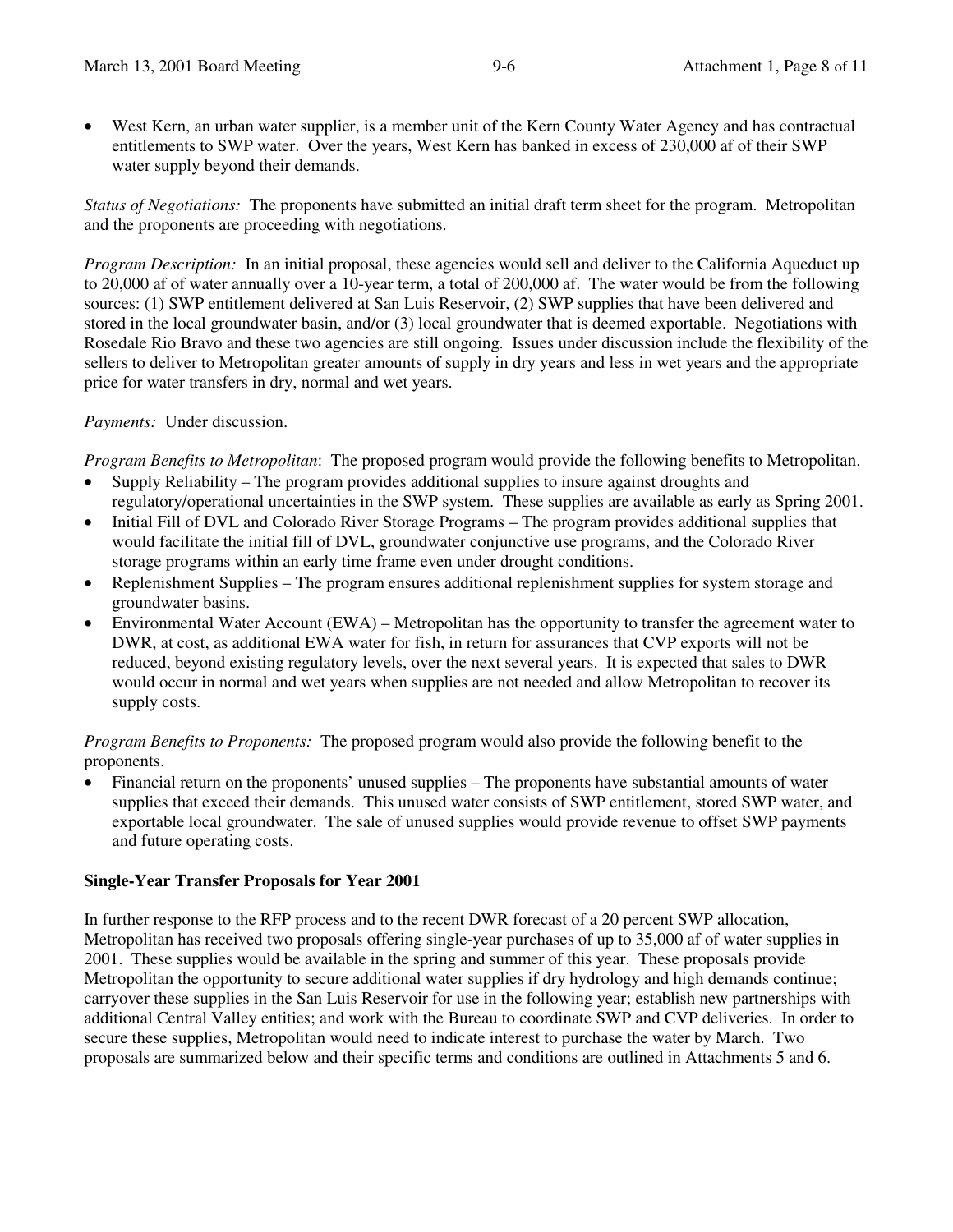| <b>SELLERS</b>                                                 | <b>SOURCE AND</b><br><b>DELIVERY POINT OF SUPPLY</b>                                                                                                 | <b>ESTIMATED YIELD</b> |  |
|----------------------------------------------------------------|------------------------------------------------------------------------------------------------------------------------------------------------------|------------------------|--|
| San Luis Water District /<br>Del Puerto Water District         | Source: CVP water stored in the<br>federal share of San Luis Reservoir<br>Delivery Point: San Luis Reservoir                                         | 15,000 to 17,000 afy   |  |
| Rosedale-Rio Bravo / West Kern /<br>Buena Vista Water District | Source: SWP supplies or stored<br>groundwater<br>Delivery Point: San Luis Reservoir<br>or California Aqueduct south of<br><b>Banks Pumping Plant</b> | $\sim$ 20,000 afy      |  |

**TABLE 2 SINGLE-YEAR TRANSFER PROPOSALS FOR 2001**

#### **Economic Assessment of Water Transfers**

An important factors in considering these potential water transfers is cost competitiveness. The cost competitiveness of the potential transfers have been assessed in two ways: (1) Comparison between the purchase prices of the proposed transfers of new water supplies and the purchase prices of transactions that have already been completed or have been negotiated, and (2) Comparative economic analysis based on IRPSIM and relative unit value method.

#### Comparison of Purchase Prices

Based on a survey of completed transactions, transfer prices vary according to hydrologic conditions and the availability of supplies. For example, in a wet year, supplies are abundant and supply allocations on the SWP and CVP systems approach 100 percent. Transfer prices are typically lower under wet conditions. As hydrologic conditions become dryer the supply allocations are reduced accordingly. So, in a critically dry year, supplies are less available and supply allocations on the SWP and CVP systems could fall to 10 percent to 20 percent. Transfer prices are higher typically under dry conditions.

A comparison of the purchase prices for proposed and completed transfers is presented in Table 3. This comparison indicates that the proposed Valley District program and the single-year transfers with Rosedale and San Luis/Del Puerto are cost competitive with transfers, which have been completed by Westlands Water District and the DWR Drought Water Bank and negotiated for the Environmental Water Account.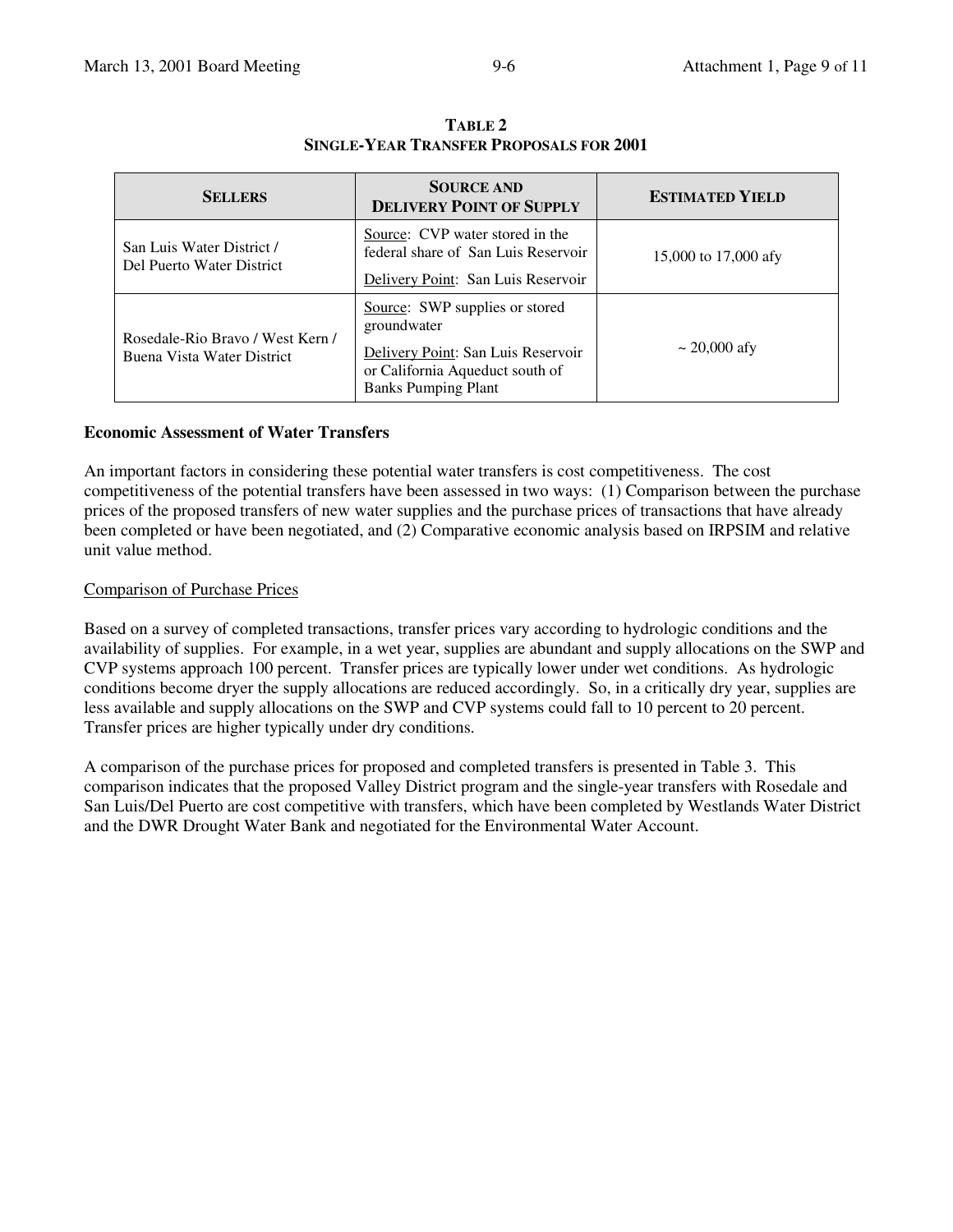| TRANSFER                                                                                               | <b>SUPPLY</b>                                                                                           | <b>TERM</b>                           | <b>PRICE</b> *                                           |  |  |  |
|--------------------------------------------------------------------------------------------------------|---------------------------------------------------------------------------------------------------------|---------------------------------------|----------------------------------------------------------|--|--|--|
| <b>Proposed Multiple-Year Transfers</b>                                                                |                                                                                                         |                                       |                                                          |  |  |  |
| San Bernardino Valley Municipal<br><b>Water District</b>                                               | 20,000-50,000 afy<br>SWP water $@ 20\% - 100\%$ allocation                                              | 10 years<br>with annual<br>extensions | $$150$ per af *                                          |  |  |  |
| Rosedale-Rio Bravo/ Buena Vista<br>West Kern                                                           | $20,000$ afy<br>SWP water @ $20\% - 100\%$ allocation                                                   | 10 years                              | Under discussion                                         |  |  |  |
| <b>Proposed Single-Year Transfers for 2001</b>                                                         |                                                                                                         |                                       |                                                          |  |  |  |
| Rosedale-Rio Bravo Water District                                                                      | 20,000 af SWP @ 20% allocation                                                                          | 1 year                                | \$135 -150 per af                                        |  |  |  |
| San Luis Water District / Del<br><b>Puerto Water District</b>                                          | 15,000-25,000 af CVP water @ 40%<br>allocation                                                          | 1 year                                | $$160$ per af                                            |  |  |  |
| <b>Transfers Completed or Negotiated</b>                                                               |                                                                                                         |                                       |                                                          |  |  |  |
| <b>Westlands Water District</b><br>(7 transactions in 1999 $& 2000$ )<br>DWR Drought Water Bank (1991) | CVP water $@$ 100% allocation<br>CVP water $\omega$ 65% allocation<br>SWP water $\omega$ 20% allocation | 1 year<br>1 year<br>1 year            | \$52 per af<br>\$117 per af<br>$$175$ per af             |  |  |  |
| DWR Enviro. Water Acct (4<br>transactions in 2000)                                                     | SWP water $@$ 100% allocation<br>SWP water $\omega$ 50% allocation<br>SWP water $@$ 20% allocation      | 1 year<br>1 year<br>1 year            | \$130 - 138 per af<br>\$280 - 312 per af<br>\$460 per af |  |  |  |

**TABLE 3 COMPARISON OF PROPOSED AND COMPLETED WATER PURCHASES**

\* Price includes the power costs for pumping over the Tehachapis in Calendar Year 1999.

#### Comparative Economic Analysis Based on IRPSIM & Relative Unit Value Method

The following is an initial economic evaluation of the water transfer proposals short-listed under Metropolitan's competitive Request-for-Proposal (RFP) process and the Coordinated Operating Agreement with Valley District. The evaluation analyzed five transfer proposals that vary in length from 10 to 35 years. Three of the proposals (Kern Delta, Azurix and Semitropic) are based on banking Metropolitan's surplus wet-year State Water Project supplies for use during dry periods, while two proposals (San Bernardino and Rosedale-Rio Bravo) are based on delivering new supplies to Metropolitan.

The evaluation of the San Bernardino and Kern Delta/Arvin-Edison proposals are based specific terms negotiated by Metropolitan and the districts. The evaluation of the Rosedale-Rio Bravo, Semitropic, and Azurix proposals are based on the initial terms presented in their original proposals. The evaluation indicates that Metropolitan staff is currently in discussion with these agencies in an effort to reduce the cost and improve the overall benefits of each proposal. However, based on the proposals to date, the Kern Delta and San Bernardino programs appear the most cost effective.

To perform a comparative economic analysis of the proposals, the Integrated Resource Planning Simulation Model (IRPSIM) and the Relative Unit Value (RUV) Method were utilized. This analysis evaluated the amount of supplies available, timing of deliveries, put and take capacities, cost components, inflation factors, debt service, and Metropolitan's ability to use the new supplies over the length of the program. To model the regulatory, operational and water quality risks, the IRPSIM utilized one possible what-if scenario, an impact on water supply